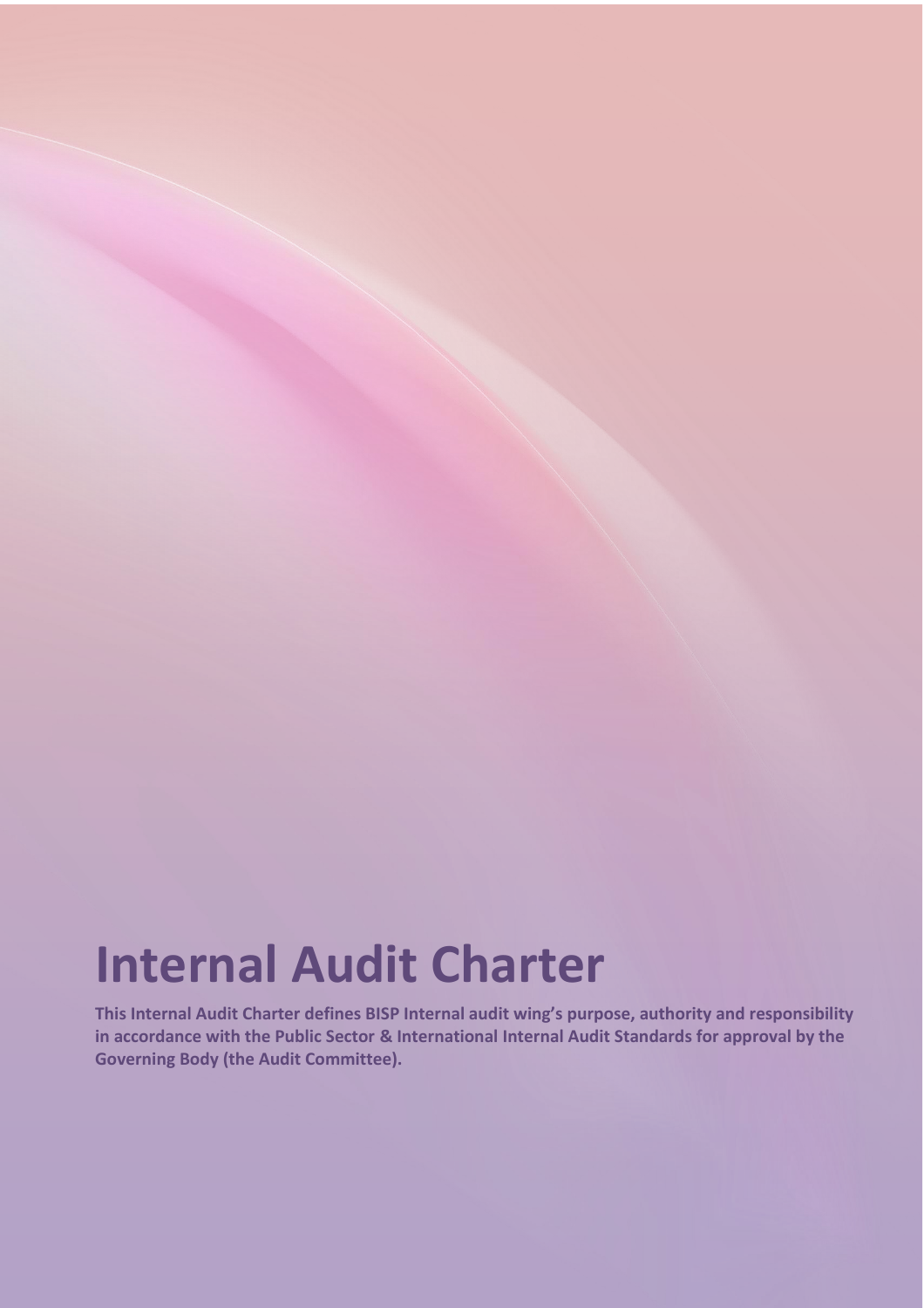#### **INTRODUCTION**

The following constitute the Internal Audit Charter of the BISP and defines the Internal Audit wing's purpose, authority, and responsibility in accordance with the Public Sector and International Standards for the Professional Practice of Internal Auditing.

Internal Auditing is an independent and objective assurance and consulting activity that is guided by a philosophy of adding value to improve the operations of the BISP. It assists BISP in accomplishing its objectives by bringing a systematic and disciplined approach to evaluate and improve the effectiveness of the organization's governance, risk management, internal control.

## **ROLE**

 $\overline{\phantom{a}}$ 

The role of an internal audit is to:

 Provide independent appraisal of all the activities of BISP aiming to add value, improve operational efficiency, risk management and internal control systems.

 $\sim$ 

- Review, appraise and report upon policies, procedures and operations in place in order to help the organisation to:
	- o Maintain financial and operational control;
	- o Ensure the accuracy of financial reporting;
	- o Secure their assets;
	- o Limit the potential for fraud and corruption;
	- o Ensure security and confidence in MIS; and
	- o Comply with, AGP and the organisation's own and applicable local regulations<sup>1</sup>
- Maintain an Internal Audit Manual to support compliance with Internal audit standards.

#### **OBJECTIVES AND SCOPE OF WORK**

The prime objective of audit wing is to examine and evaluate whether the BISP's framework of risk management, control, and governance processes, is adequate and functioning properly.

<sup>1</sup> Please consult IA Manual for all the relevant regulations.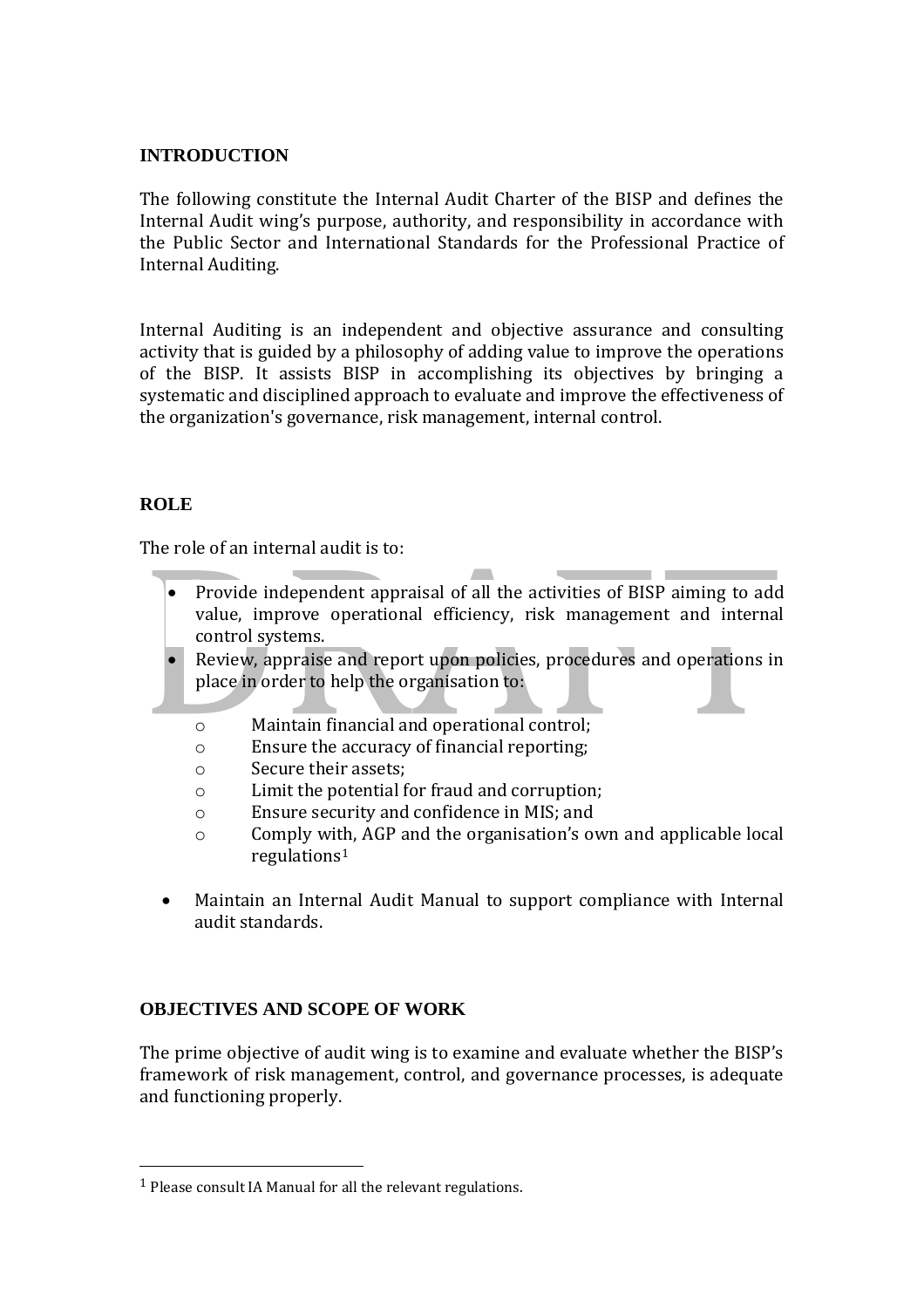In addition, the objectives of audit wing include advising and recommending senior management for improvements in internal control and risk management systems.

In order to fulfill its objectives, audit wing's scope of work includes:

- The examination and evaluation of the adequacy and effectiveness of the internal control systems at various operations and activities of BISP.
- Review of the application and effectiveness of risk management procedures and risk assessment methodologies at various operations and activities of BISP.
- The review of the management information systems, including the electronic payment system. The review of the accuracy and reliability of BISP accounting records and financial reports.
- Evaluation of adherence to legal and AGP's requirements and approved policies and procedures.
- Evaluation of effectiveness of existing policies and procedures and giving recommendations for improvements.
- Identifying opportunities for cost savings and making recommendations for improving cost efficiencies.
- Examining that resources are acquired economically, used efficiently and safeguarded adequately.
- Carrying out surprise audits based on risk assessments.
- Precisely, every activity and every entity of BISP fall within the scope of the internal audit for independent appraisal. The Director General and staff of audit department are, however, not allowed to:
	- o Perform any operational duties for BISP out side audit department function.
	- o Initiate or approve accounting transactions external to audit department.
	- o Direct the activities of any BISP employee not employed by the audit department, except to the extent such employees have been appropriately assigned to auditing teams or to otherwise assist the internal auditors.

# **AUTHORITY & ACCESS**

The Director General and staff of audit department are authorized to:

- Have unrestricted access to all BISP departments, offices, affiliates, activities, records, information, properties and personnel, relevant to the performance of audit function.
- Determine scope of work and apply the techniques required to accomplish audit objectives.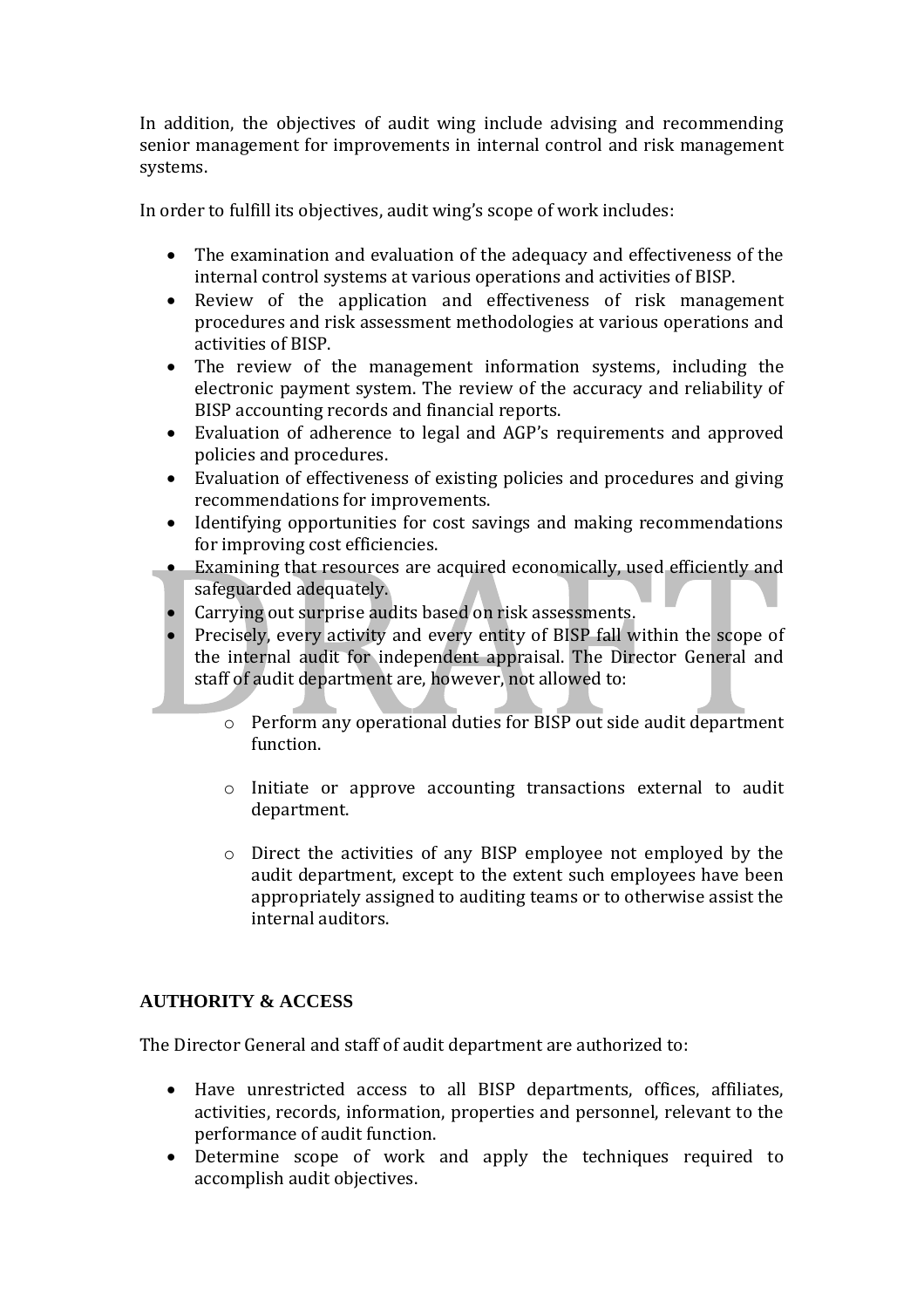- Obtain the necessary assistance of personnel in various departments/ offices of BISP where they perform audits.
- Have unrestricted access to Management Information System (MIS) and allied systems of BISP.
- Obtain assistance of specialists/ professionals where considered necessary from within or out side BISP.
- Perform surprise / snap / full scope audits beyond approved annual audit plan based on updates in risk assessment

## **RESPONSIBILITY**

The Director General audit department has responsibility to:

- Perform risk assessments and formulate an annual audit plan in consultation with Audit Committee and management.
- Implement the annual audit plan, including as appropriate any special tasks or projects requested by the audit committee.
- Maintain requisite professional audit staff strength with sufficient knowledge, skills, experience, and professional qualifications to meet the requirements of this Charter.
- Issue periodic reports on a timely basis to the audit committee and summarizing results of audit activities.
- Appoint required resources for the Internal Audit function as approved by the Audit Committee.
- Deploy resources freely as and when required.
- Keep the audit committee informed of emerging trends and developments in internal auditing practices and give recommendations for necessary revisions in Internal Audit Charter and Internal Audit Manual. Provide a list of significant measurement goals and results to the audit committee.
- Assist in the investigation of significant suspected fraudulent activities and notify the audit committee of the results.
- Ensure that the department complies with sound internal auditing principles and best practices; seek guidance from the standards issued by the Institute of Internal Auditors, and Information Systems Audit & Control Association, (USA).
- Evaluating the systems established to ensure compliance with those policies, plans, procedures, laws, and regulations which could have a significant impact on the organization.

The director general and staff of audit department have responsibility to:

- Follow the guidelines and methodology given in the Internal Audit Manual.
- Exercise due professional care in carrying out audit assignments.
- Maintain objectivity and integrity.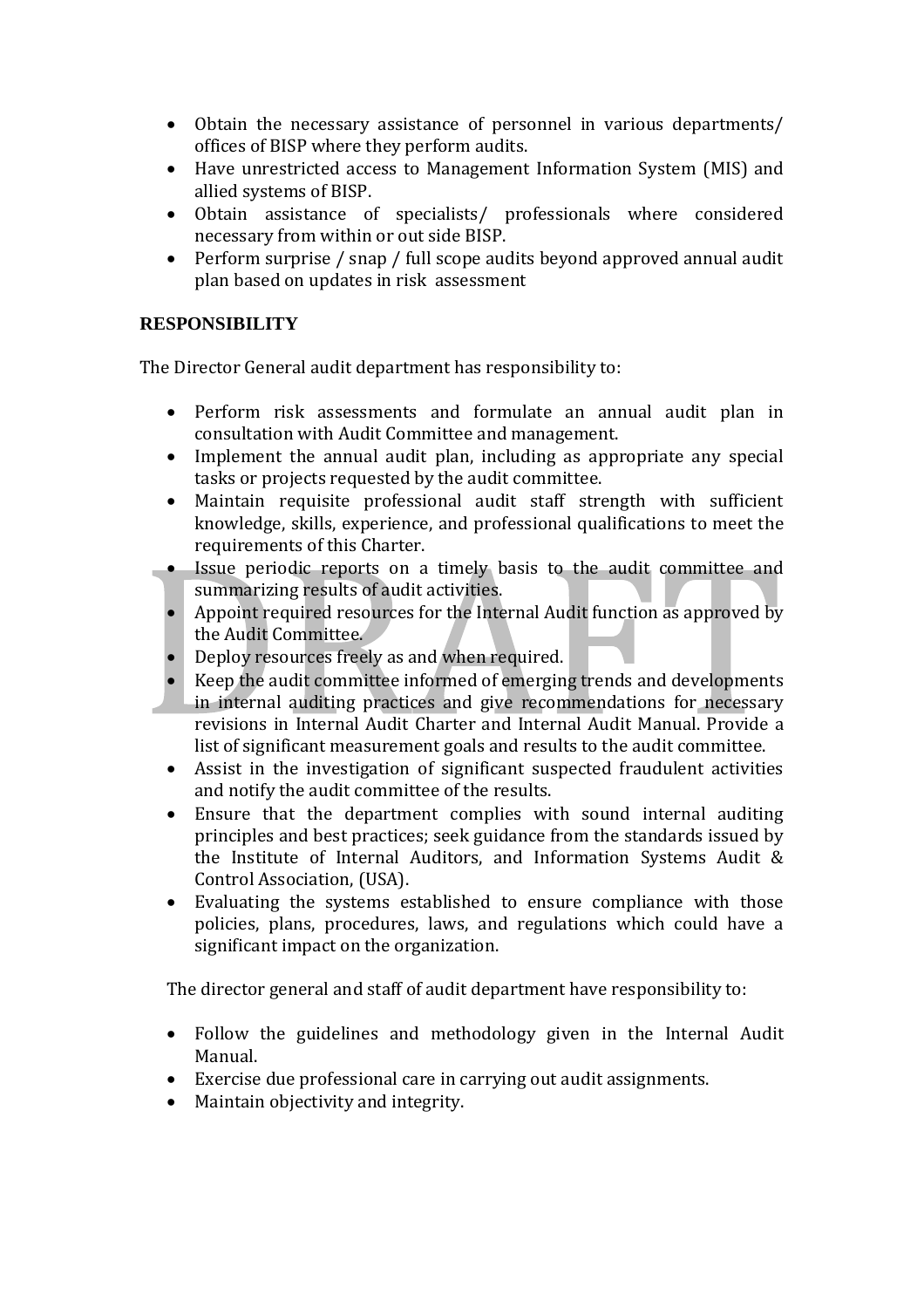The internal audit process, however, does not relieve departmental heads/ directors of their responsibility for the maintenance and improvement of controls in their respective areas.

## **ACCOUNTABILITY AND REPORTING**

The Director General audit department, in the discharge of his duties, shall be accountable to the audit committee to:

- Submit an assessment on the adequacy and effectiveness of the BISP's processes for controlling its activities and managing its risks in all the core areas of BISP operations on six monthly basis and in non core areas on annual basis.
- Report significant issues related to the processes for controlling the activities of BISP and its regional offices, together with recommendations for improvements to those processes.
- Provide information on the status and results of the annual audit plan.

#### **INDEPENDENCE**

To maintain the independence of internal audit wing following needs to be assured:

- The internal audit activity will remain free from interference by any element in the organization.
- Internal auditors will have no direct operational responsibility or authority over any of the activities audited. Accordingly, they will not implement internal controls, develop procedures, install systems, prepare records, or engage in any other activity that may impair internal auditor's judgment.
- Audit department shall exercise its assignment on its own initiative in all departments, offices and functions of BISP.
- Director General audit department shall be authorised to communicate directly, and on his own initiative, to the members of audit committee and the board.
- The internal audit function should be subject to an independent review as and when required and at least once in 5 years. This review can be carried out by independent professionals e.g. practicing chartered accountants.